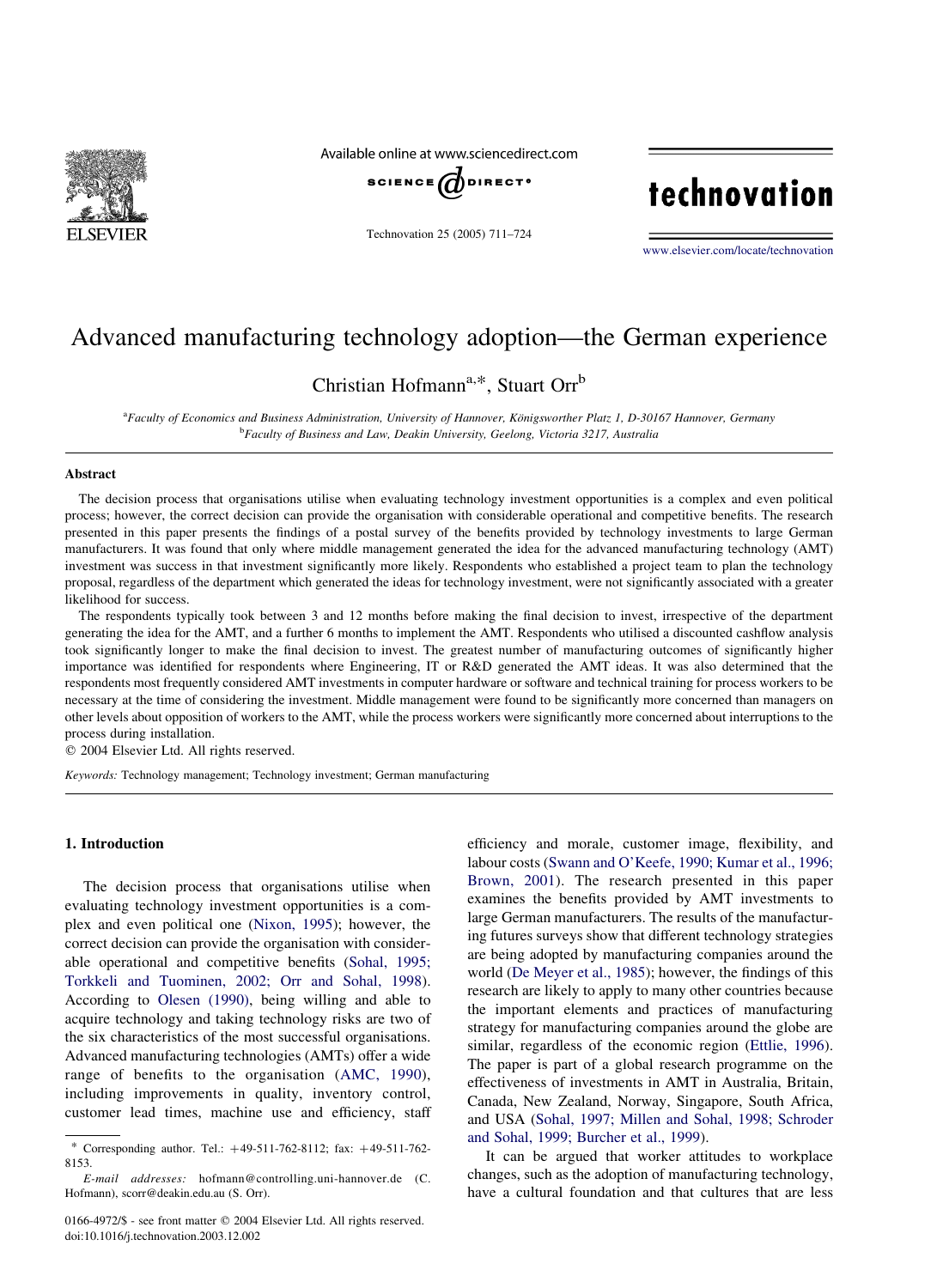individualistic in nature, such as Germany, are also less resistant to these changes ([Hofstede, 1991\)](#page--1-0). For example, in the Australian context, resistance to manufacturing technology has traditionally been considered to be union based ([Muhki et al., 1988](#page--1-0)). The following lists some barriers to high-technology investment in Australia which may also apply to the German context, but probably to different levels ([Ward-Ambler, 1986\)](#page--1-0):

- 1. a lack of low-cost equity financing,
- 2. a lack of business skills,
- 3. the high rate of technological change,
- 4. a lack of marketing skills,
- 5. a non-supportive community attitude.

Investing in AMTs is often difficult, if not impossible, to justify on the basis of traditional analytical techniques such as payback, return on investment, net present value and internal rate of return. They require quantifiable numbers, yet many of the benefits of AMTs are hard to quantify ([Carter, 1992\)](#page--1-0). In fact, management accounting techniques and information are often accused of constraining technology investment [\(Nixon, 1995\)](#page--1-0), although relatively little is known about the actual influence of management accounting practices on these decisions ([Litchfield, 1994\)](#page--1-0). Many of the benefits, such as strategic consistency, are difficult to quantify and are largely ignored by economic justification methods [\(Swann and O'Keefe, 1990\)](#page--1-0).

There are six stages in technology investment decisionmaking ([King, 1975](#page--1-0)):

- 1. project generation,
- 2. estimation of cash flows,
- 3. progress through the organisation,
- 4. analysis and selection,
- 5. authorisation,
- 6. post-audit.

Studies have shown that more companies place an emphasis on stages two and three of this process than on the other stages ([Litchfield, 1994; Dugdale and Jones, 1994\)](#page--1-0). This means that companies gain little benefit from strategic technology planning or post-implementation feedback. An alternative technology evaluation approach, which incorporates difficult-to-quantify criteria in the analysis while providing justification in terms of corporate financial goals, includes the following stages ([Boucher et al., 1993](#page--1-0)):

- 1. developing the criteria framework,
- 2. eliciting pairwise comparisons among criteria,
- 3. evaluating consistency of judgments,
- 4. computing the present worth of alternatives.

This alternative approach is supported by many international studies ([Litchfield, 1994; Dugdale and Jones, 1994;](#page--1-0) [Swann and O'Keefe, 1990a](#page--1-0)), which all determined that it is

important to consider the whole process of investment decision-making, not just the theoretically well-developed area of cashflow analysis. It would appear that, to some extent, this need has already been identified by industry. For example, studies by [Wallace \(1992\), Kumar et al. \(1996\)](#page--1-0) and [Mohanty and Deshmukh \(1998\)](#page--1-0) found that the traditional, strictly financial assessment of technology performance is now being expanded by many companies to include such measures as:

- 1. customer satisfaction,
- 2. business-process competency,
- 3. the organisation's ability to change and learn in a growing number of companies.

Another approach that manufacturers can take when evaluating more innovative MT investment proposals is to regard the investment as an R&D project, rather than a capital investment [\(Carter, 1992\)](#page--1-0). The decision makers can then apply the proper mixture of cashflow analysis and speculation to the analysis without the pressure to specifically quantify the outcome.

Little research has been conducted into the impact of technology adoption on manufacturers in Germany. Related is a study by [Welge and Al-Laham \(1997\)](#page--1-0) which considers general characteristics of the strategic planning process of German companies. In [Raafat's \(2002\)](#page--1-0) comprehensive bibliography on the adoption of AMT, no study on German companies is listed. However, there is some literature, which has explored this in parts of Asia, America, and for some European countries. Moreover, the literature suggests that many of the approaches to changes in the Asian manufacturing environment are adaptable and transferable to Western cultural context ([Womack et al., 1990;](#page--1-0) [Schonberger, 1982\)](#page--1-0). Nevertheless, a study of German manufacturers may yield results specific to its environment, e.g. the German system of co-determination.

In the 1950s, Japan targeted high entry cost industries such as steel and ship building in which quality was very important [\(Halberstam, 1986](#page--1-0)). The advantage gained from using advanced production technology resulted in a strategic advantage for these Japanese industries. On the other hand, in industries in Korea in which the product lives are short and acceptable levels of quality are low (e.g. stuffed toy manufacture), technology has not been found to benefit the product or manufacturing process. These processes are now being relocated to other countries where labour costs are lower [\(Genzberger et al., 1994\)](#page--1-0). This is supported by [Gaither \(1992\),](#page--1-0) who found that industries such as clothing and toy manufacturing find difficulties with the adoption of technology which makes these investments unprofitable. [Schroder and Sohal \(1999\)](#page--1-0) documented the influence of firm size and ownership structure on AMT adoption, and [Abdel-Kader and Dugdale](#page--1-0) [\(1998\)](#page--1-0) found differences between AMT and non-AMT investments.